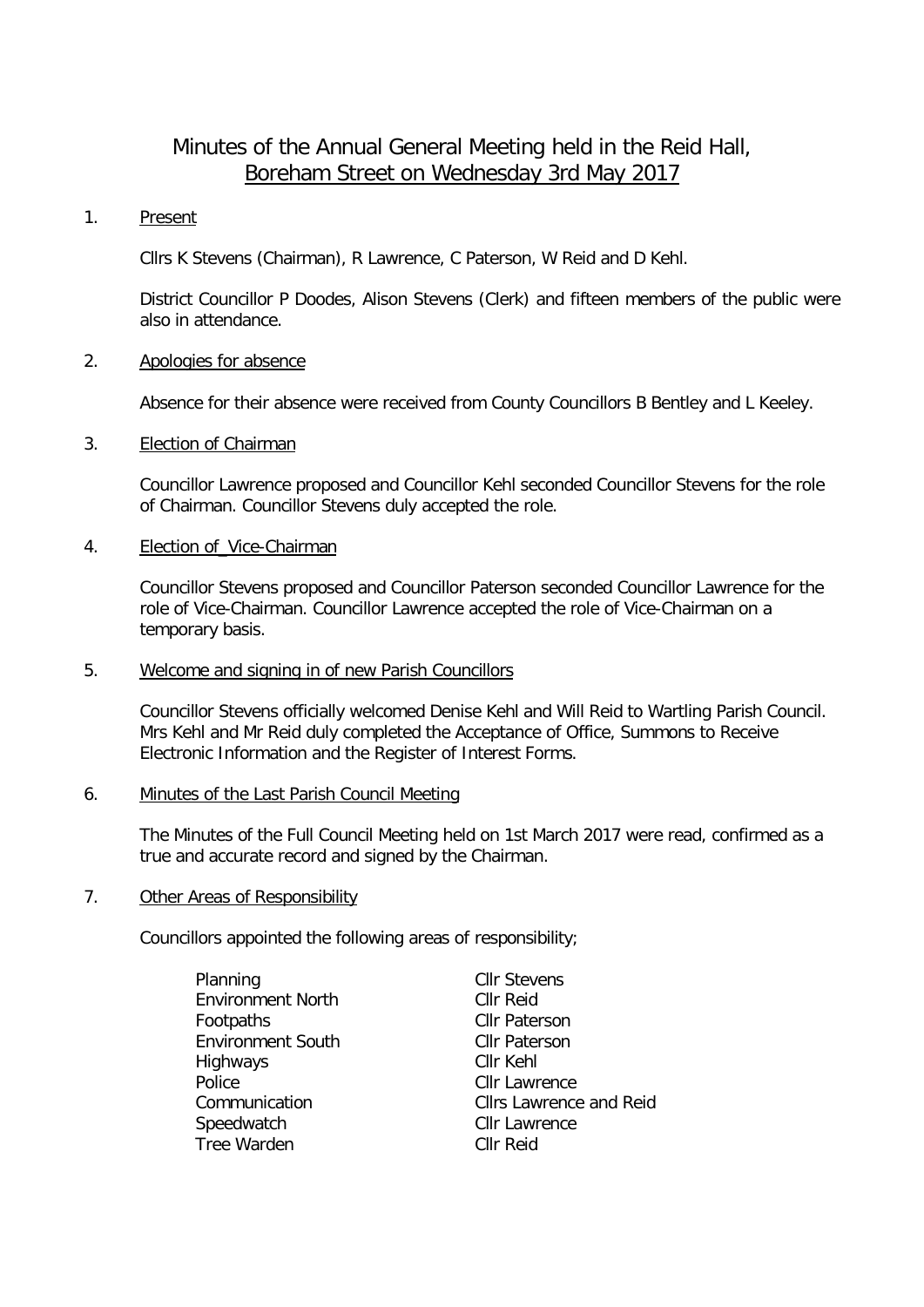## 8. To adopt the Standing Orders and Financial Regulations

Councillors resolved to accept the latest NALC Standing Orders and Financial Regulations (2013) which had been distributed before and again at the meeting.

9. To appoint Councillors to serve as Representatives of the Parish Council on the following bodies.

Representative to the Village Hall Trust Cllr Reid<br>Wealden District Association of Local Councils Cllr Stevens Wealden District Association of Local Councils Cllr Stevens<br>
East Sussex ALC Ltd (to attend the AGM) Cllrs Stevens, Paterson and Kehl. East Sussex ALC Ltd (to attend the AGM)

#### 10. To approve the accounts for the financial year to  $31<sup>st</sup>$  March 2017.

Councillors **resolved** that they approved the accounts, the annual governance statement, the risk management document, the asset schedule and the internal audit arrangements for the financial year to 31st March 2017.

11. Payment of Annual Subscriptions

Councillors resolved unanimously that the following subscriptions and insurance are paid for 2017-2018;

Wealden District Association of Local Councils Society of Local Council Clerks Sussex Association of Local Councils Zurich Insurance

12. Bank Signatories

Councillors **resolved** to add Councillor Kehl as a cheque signatory. Councillors Lawrence and Stevens are to remain as existing signatories.

13. Chairman's Allowance

Councillors resolved that the Chairman's Allowance will be £140.00 for the financial year 2017-2018. It was noted that the Chairman has not taken and will not take his allowance for 2016-2017.

14. Code of Conduct

Councillors **resolved** to re-adopt the Code of Conduct introduced by Wealden District Council under the Localism Act 2012.

15. General Power of Competence

Wartling Parish Council **resolved** that it meets the prescribed conditions for the General Power of Competence.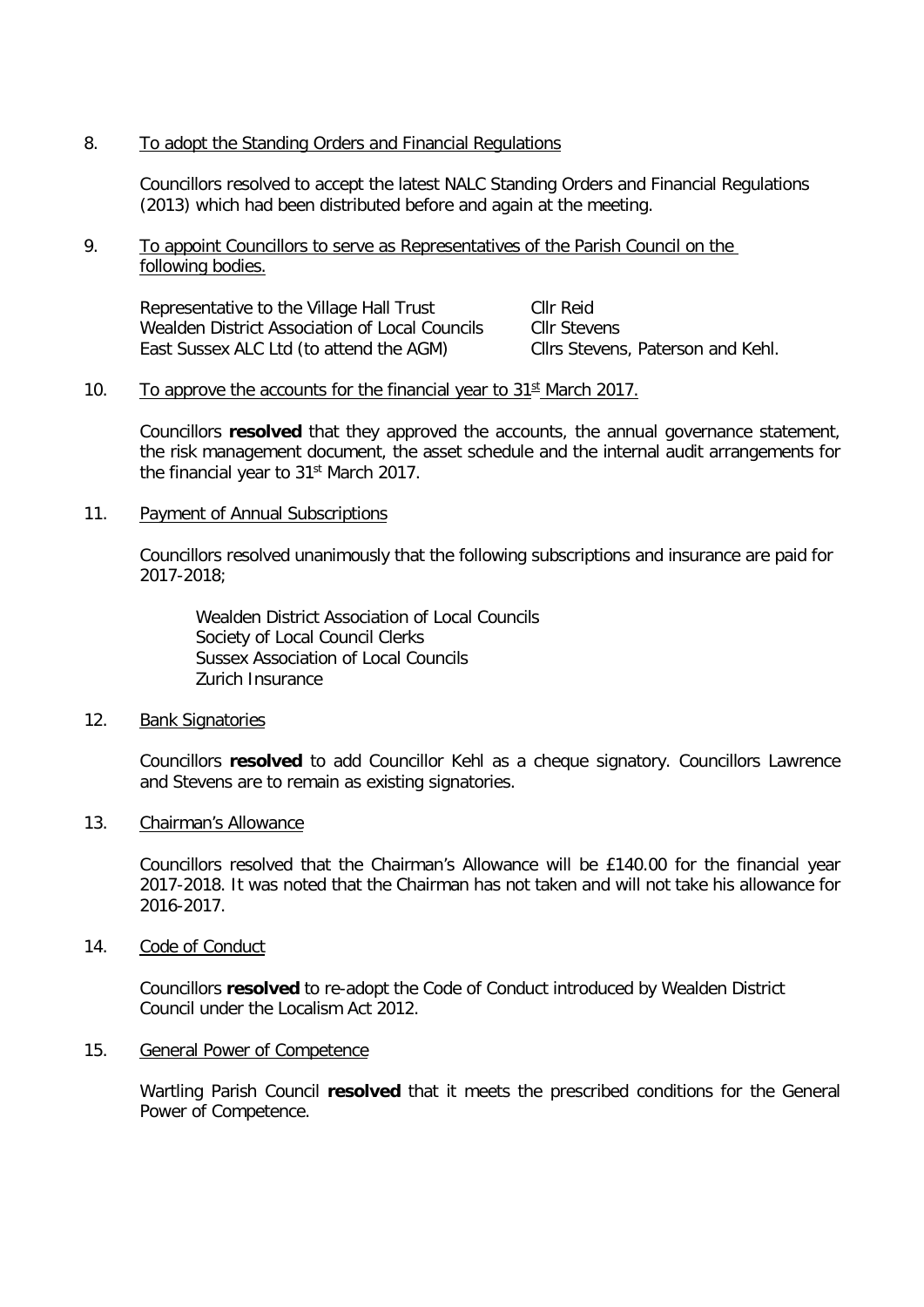## 16. Meeting Dates

Councillors agreed the following dates for Full Council Meetings;

2017

| Wednesday 3 <sup>rd</sup> May | 7.30pm | <b>Reid Hall</b> |
|-------------------------------|--------|------------------|
| Wednesday 5th July            | 7.30pm | <b>Reid Hall</b> |
| Wednesday 6th Sep             | 7.30pm | <b>Reid Hall</b> |

The date of the November Meeting is to be confirmed.

# 2018

| Wednesday 3rd Jan              | 7.30pm | <b>Reid Hall</b> |
|--------------------------------|--------|------------------|
| Wednesday 7 <sup>th</sup> Mar  | 7.30pm | <b>Reid Hall</b> |
| Wednesday 2 <sup>nd</sup> May  | 7.30pm | <b>Reid Hall</b> |
| Wednesday 4 <sup>th</sup> July | 7.30pm | <b>Reid Hall</b> |

# 17. Planning Applications

The following planning applications were considered;

WD/2017/0840/F - Brooks Farm, Boreham Lane, Wartling, BN27 1RS - Proposed demolition of barn and construction of single storey dwelling - Wartling Parish Council objects to this application on the following grounds:

- 1. The site lies in a rural area beyond the development boundary and where strict control is applied in order to protect the character and appearance of the countryside. The erection of a residential dwelling would be an unjustified development which would be out of character with this attractive rural setting.
- 2. The proposed building would be highly intrusive and would appear as an isolated feature within the rural location.
- 3. The approach road is unsuitable to serve a new property given its narrow width and lack of footways.
- 4. The Council disagrees with the comments made in the design and access statement as it considers a new build would create considerable more traffic movement and thus increase the level of nitrogen deposition.
- 5. In the design and access statement the applicant refers to the fact that the Barn is now a redundant farm building. Having reference to the original application for the Barn (WD/2004/0357/F), permission was granted for so long as it was required and used for agriculture and within six months from the date on which the building ceases to be required and used it shall be removed and the site reinstated to the approval of the District Planning Authority. The reason being to regulate and control the development of the land and to preserve this rural area. Rather than approving a new build the Council considers that the Barn should now be removed as per the original planning permission.

WD/2017/0710/F - Clematis Cottage, Boreham Lane, Boreham Street, Wartling, BN27 4SL - Single storey rear extension – Wartling Parish Council has no objections on any planning grounds to this application.

WD/2017/0766/FA - Wheelwright Cottage, Horsewalk, Wartling, BN27 1RY - Minor material amendment to application WD/2016/1825/F (proposed extension and changes to internal